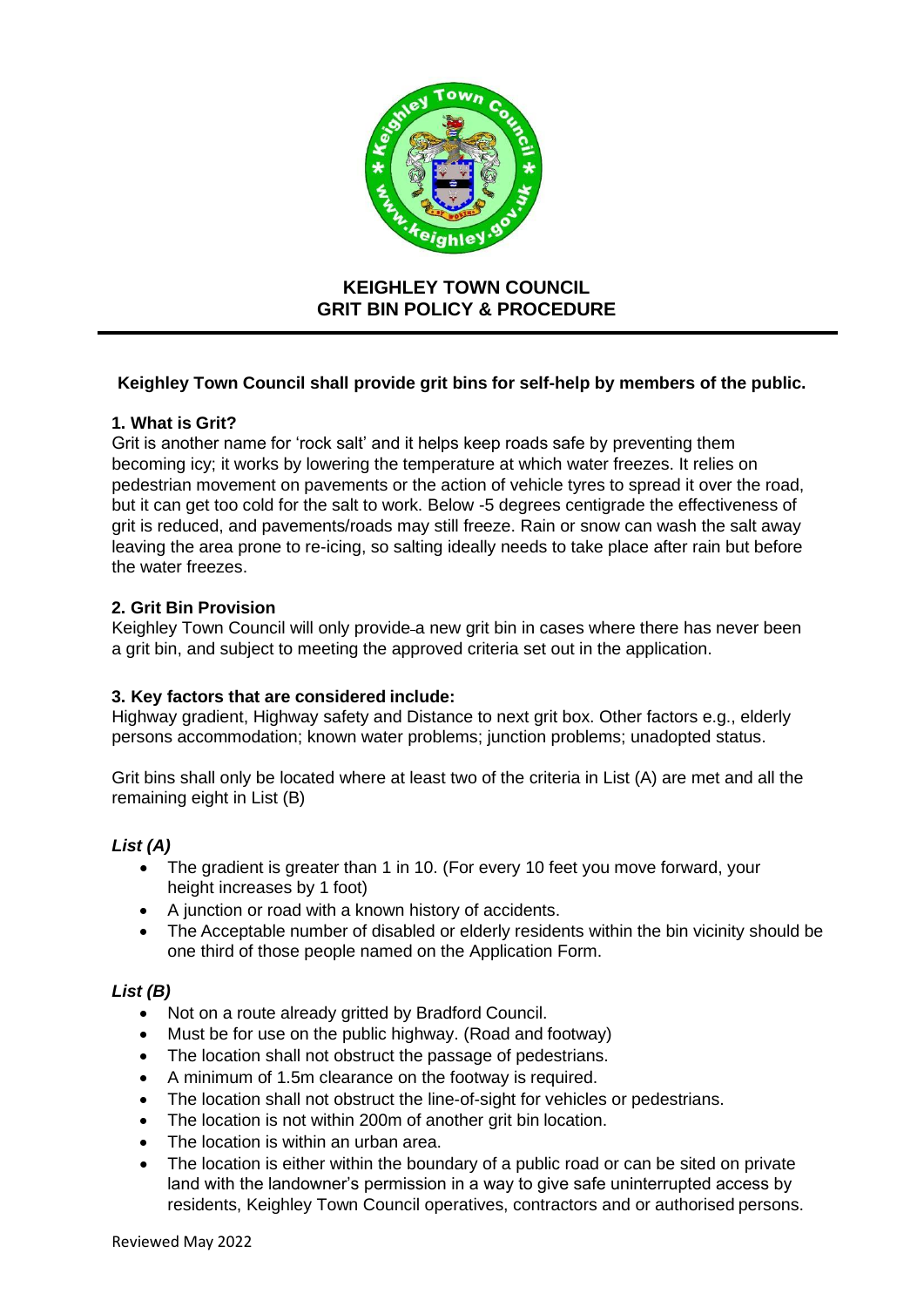# **4. Where Grit Bins will not be provided**

The Council will not provide grit bins in private areas or car parks or any other public or private property such as schools, parks, hospitals, old people's homes, etc. unless a service agreement is in place.

## **5. Location of Grit Bins**

Grit bins will only be located where they can be filled from a lorry. The grit bins shall be replenished three times during the winter period and ad hoc fills will be made subject to weather conditions during the winter period, subject to as resources being available. Grit bins will be left in place during the summer months unless there is a history of vandalism at a particular location. In the case of continued damage being caused the Committee may decide to remove the Grit bin permanently.

The locations of grit bins will be recorded and made available on the Council's website.

## **6. Use of Grit**

The grit in the bin is purely for use on the public highway and footpaths. If the grit is used on private land/footpaths/driveways consideration will be given for the removal of the bin.

## **7. Applications for a Grit Bin**

An application will not be considered unless the agreement is supported by at least 50% of households within 100 meters of the proposed bin location. Only one member of a household can support an application.

Submission of an application does not guarantee a bin will be provided. Any request that meets the criteria in "A & B "above" will be considered at the next Watch and Transport Committee meeting following receipt of the ap- plication.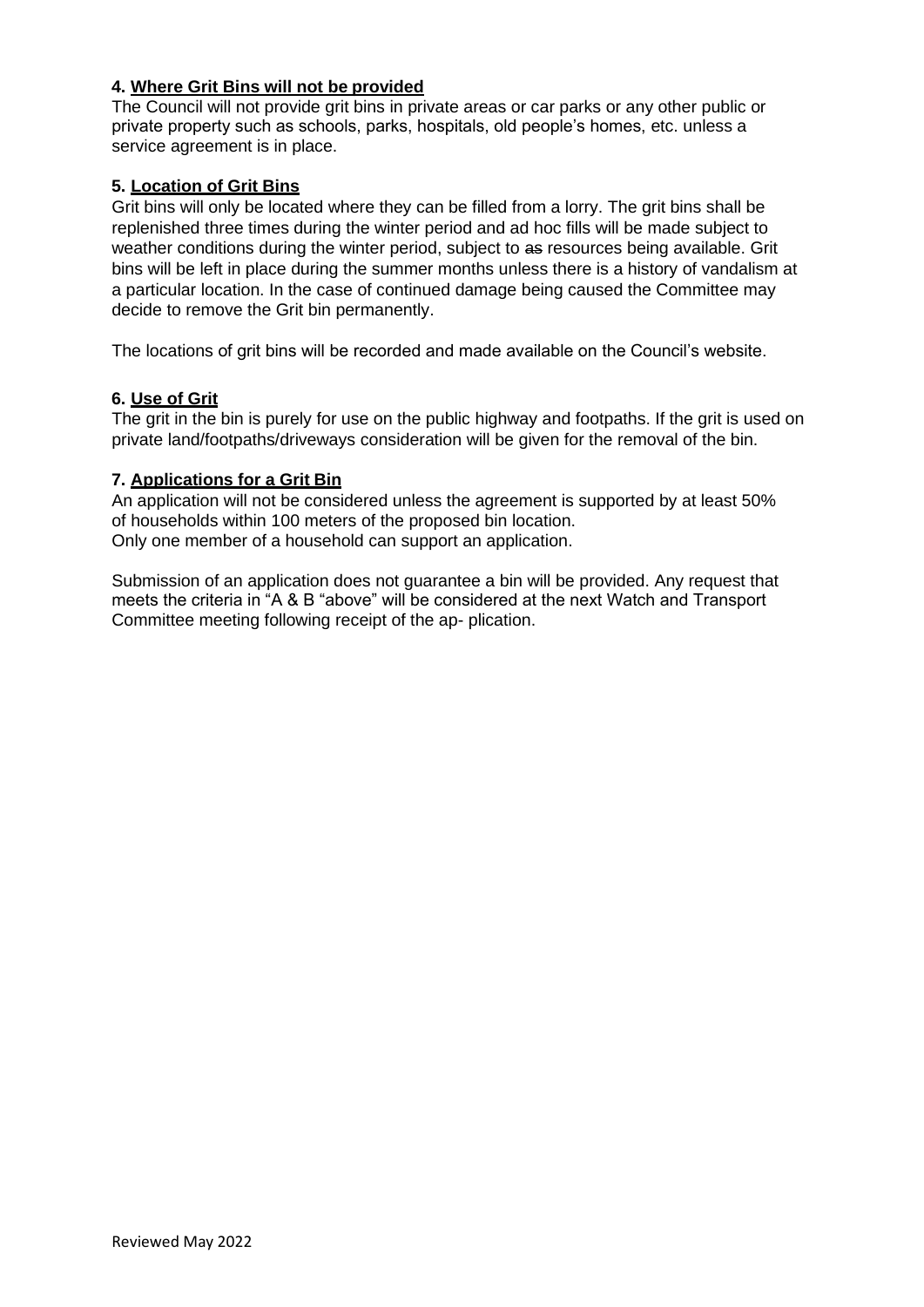

# **KEIGHLEY TOWN COUNCIL**

**APPLICATION FOR THE PROVISION OF A GRIT BIN**

- **1. Street Name…………………………………………………………………..**
- **2. Location ……………………………………………………………………….**
- **3. Ward ……………………………………………………………………………**

| <b>Key Factors Considered</b>                                                                                                                                                             | YES | <b>NO</b> |
|-------------------------------------------------------------------------------------------------------------------------------------------------------------------------------------------|-----|-----------|
| Highway gradient, Highway safety and<br>Distance to next grit box. Other factors<br>e.g., elderly persons accommodation;<br>known water problems; junction<br>problems; unadopted status. |     |           |
| Grit bins shall only be located where at<br>least one of the criteria in List (A) are met<br>and all the remaining eight in List<br>(B)                                                   |     |           |

| LIST A<br>Criteria (Please ensure two of the criteria are met) | <b>YES</b> | <b>NO</b> |
|----------------------------------------------------------------|------------|-----------|
| The gradient is greater than 1 in 10.                          |            |           |
| A junction or road with a known history of accidents.          |            |           |
| Acceptable number of disabled or elderly residents.            |            |           |

| <b>LIST B</b><br>Criteria (All remaining 8 criterions must be met)                                                                                                                                                                                                        | <b>YES</b><br>(Required<br>Criteria) | <b>NO</b> |
|---------------------------------------------------------------------------------------------------------------------------------------------------------------------------------------------------------------------------------------------------------------------------|--------------------------------------|-----------|
| Not on a route already gritted by Bradford Council.                                                                                                                                                                                                                       |                                      |           |
| Must be for use on the public highway. (Road and<br>footway                                                                                                                                                                                                               |                                      |           |
| The location shall not obstruct the passage of pedestrians.                                                                                                                                                                                                               |                                      |           |
| A minimum of 1.5m clearance on the footway is required.                                                                                                                                                                                                                   |                                      |           |
| The location shall not obstruct line of sight for vehicles or<br>pedestrians.                                                                                                                                                                                             |                                      |           |
| The location is not within 200m of another grit bin location.                                                                                                                                                                                                             |                                      |           |
| The location is within an urban area.                                                                                                                                                                                                                                     |                                      |           |
| The location is either within the boundary of a public road or<br>can be sited on private land with the landowner's permission<br>in a way to give safe uninterrupted access by residents,<br>Keighley Town Council operatives, contractors and or<br>authorised persons. |                                      |           |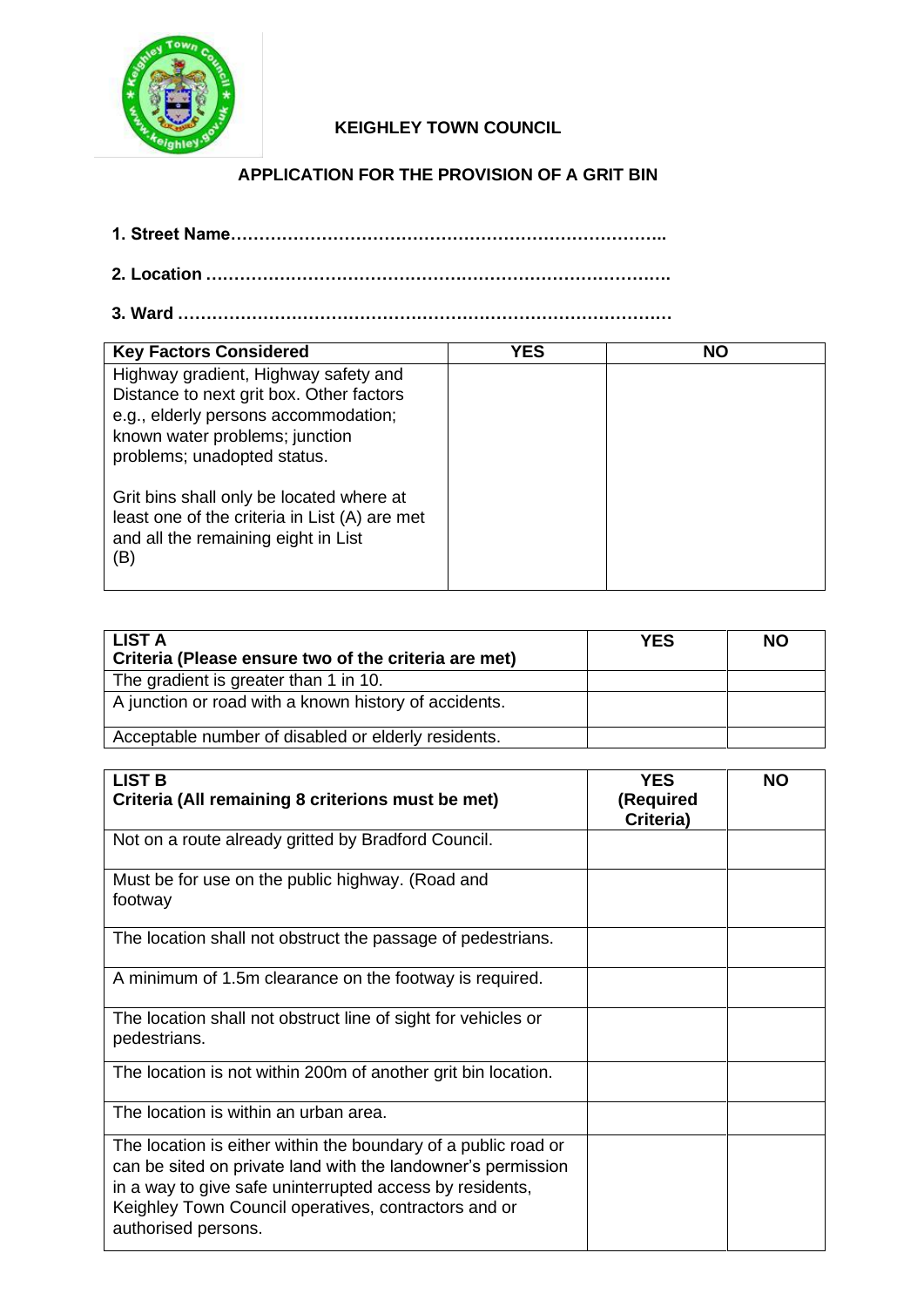## **4. Neighbour Notification**

An application will not be considered unless it is signed by at least 50% of households within 100 meters of the proposed bin within the Parish Boundary. Only one member of a household can support an application.

The following neighbours have been consulted and have indicated their view to a grit bin being placed at this location. (Additional names can be included on another sheet of paper)

| <b>Name</b> | <b>Address</b> | <b>Date</b> | Agreement<br>Yes/No | <b>Signed</b> |
|-------------|----------------|-------------|---------------------|---------------|
|             |                |             |                     |               |
|             |                |             |                     |               |
|             |                |             |                     |               |
|             |                |             |                     |               |
|             |                |             |                     |               |
|             |                |             |                     |               |
|             |                |             |                     |               |
|             |                |             |                     |               |
|             |                |             |                     |               |
|             |                |             |                     |               |
|             |                |             |                     |               |
|             |                |             |                     |               |
|             |                |             |                     |               |